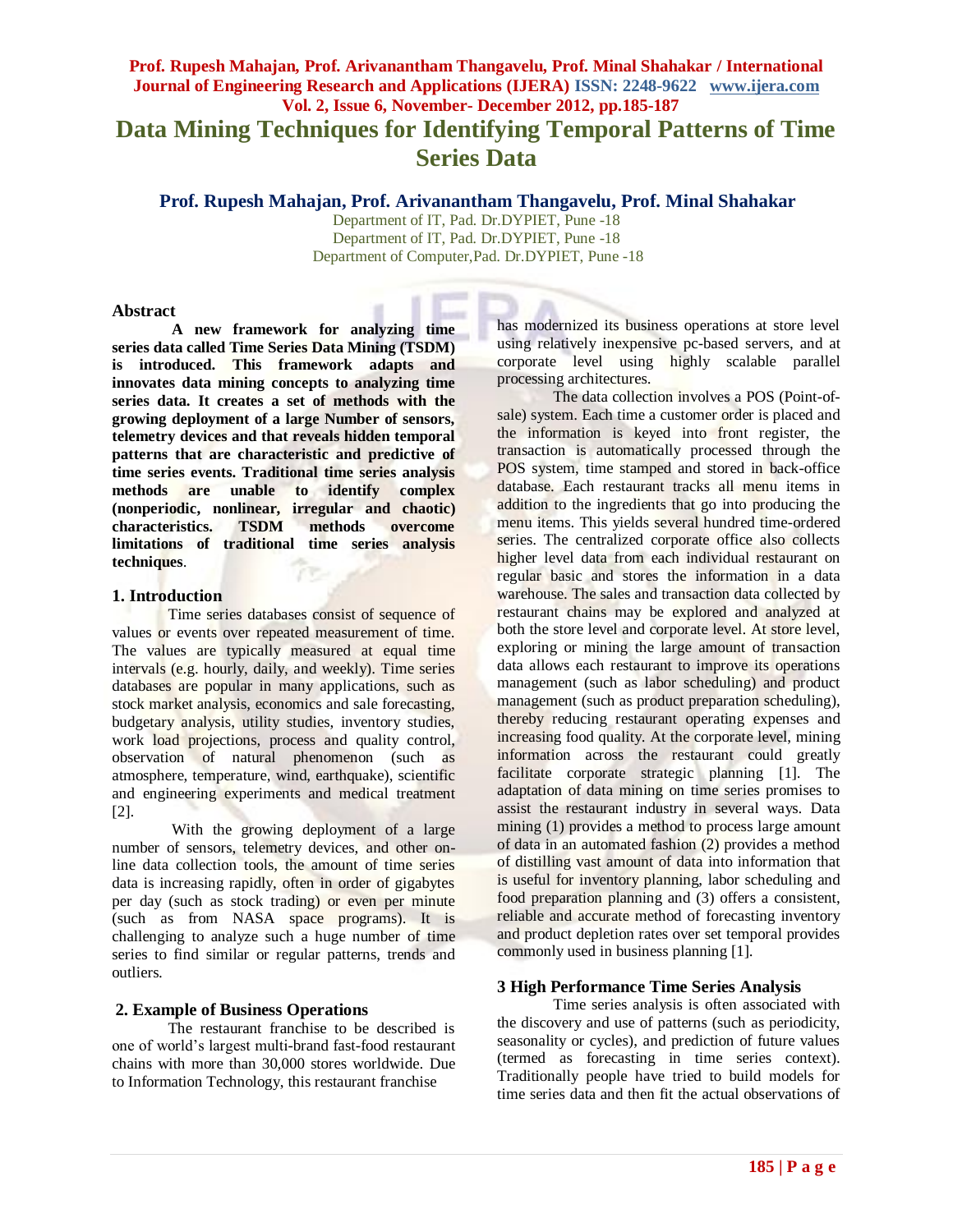## **Prof. Rupesh Mahajan, Prof. Arivanantham Thangavelu, Prof. Minal Shahakar / International Journal of Engineering Research and Applications (IJERA) ISSN: 2248-9622 www.ijera.com Vol. 2, Issue 6, November- December 2012, pp.185-187**

sequence into these models. If the model is successful in interpreting the observed time series can be predicted provided that the model's assumptions continue to hold in future [3]. As a result of developments in automatic massive data collection and storage technologies, we are living in an age of data explosion. Many applications generate massive amounts of time series data, for example (1) In mission operations for NASA's Space shuttle, approximately 20,000 sensors are telemeter one per second for mission control. (2) In telecommunication, the AT&T long distance data stream consists of approximately 300 million records per day from 100 million customers. As extremely large data sets grow more prevalent in a wide variety of setting, we face the significant challenges of developing more efficient time series analysis method. Following methods are used for flexible time series analysis.

#### **3.1 Data Reduction**

Because time series are observations made in sequence, the relationship between consecutive data items in a time series gives

data analyst the opportunity to reduce the size of data without substantial loss of information. It will provide synopsis of the data. Many data reduction techniques can be used for time series data.

## **3.2 Indexing Method**

Indexing Methods provide a way to organize data so that the data with the interested properties can be retrieved efficiently. The indexing methods also organize the data in a way so that the I/O cost can be greatly reduced.

## **3.3 Transforms on Time Series**

To discover patterns from time series, data analysts must be able to compare time series in a scale & magnitude independent way. Hence, shifting and scaling of the time series amplitude, time shifting and scaling of time series and dynamic wrapping of time series are some useful techniques.

## **4 ARIMA Time Series Analysis**

In real life research and practice, patterns of the data are unclear, individual observations involves considerable error, and we still need not only to uncover the hidden patterns in the data but also generate forecasts. The ARIMA (Autoregressive Integrated Moving Average) Methodology developed by Box and Jenkins [5], is use for this purpose. ARIMA is complex technique, it is not easy to use, it requires a great deal of experience, and although it often produces satisfactory results. ARIMA

methodology involves finding solutions to the difference equation.

$$
\Phi p(B) \Phi p(BL) \; xt = \partial + \Phi q(B) \Phi Q(BL) \; at
$$

- Nonseasonal autoregressive operator Φp (B) of order P models low-order feedback responses.
- The Seasonal autoregressive operator *Φp (BL)* of order P models feedback responses that occur periodically at seasonal intervals.
- The nonseasonal moving average operator Φq *(B)* of order q models low- order weighted average response.
- The Seasonal moving average operator *ΦQ (BL)* of order Q models seasonal weighted average response.
- The term *xt, ∂, at* are the time series, a constant and a sequence of random shocks respectively.

# **5 Time Series Data Mining Framework**

The Time Series Data Mining (TSDM) framework is a fundamental contribution to the fields of time series analysis and data mining. Methods based on TSDM framework are able to successfully characterize and predict complex, non-periodic and irregular time series. The TSDM methods overcome limitations of traditional time series analysis techniques by adapting data mining concepts for analyzing time series. It creates a set of methods that reveal hidden temporal patterns that are characteristic and predictive of time series events [1].

The TSDM framework innovates data mining concepts for analyzing time series data. The TSDM framework focuses on predicting events, which are important occurrences. It is commonly assumed that the ARIMA time series models developed with past data will apply to future prediction. This is stationary assumption that models will not need to very through time. ARIMA model can be defined by linear difference equations, but system generating the time series are not necessary linear or stationary. In contrast, the TSDM framework and methods built upon it can handle nonlinear and non-stationary time series [1].

## **5.1 Time Series Data Mining Method**

The first step in applying the TSDM method is to define the TSDM goal, which specific to each application. The goal is to find hidden temporal patterns that are characteristics of events in time series where events are specified in context of the TSDM goal. Given a TSDM goal, an observed time series to